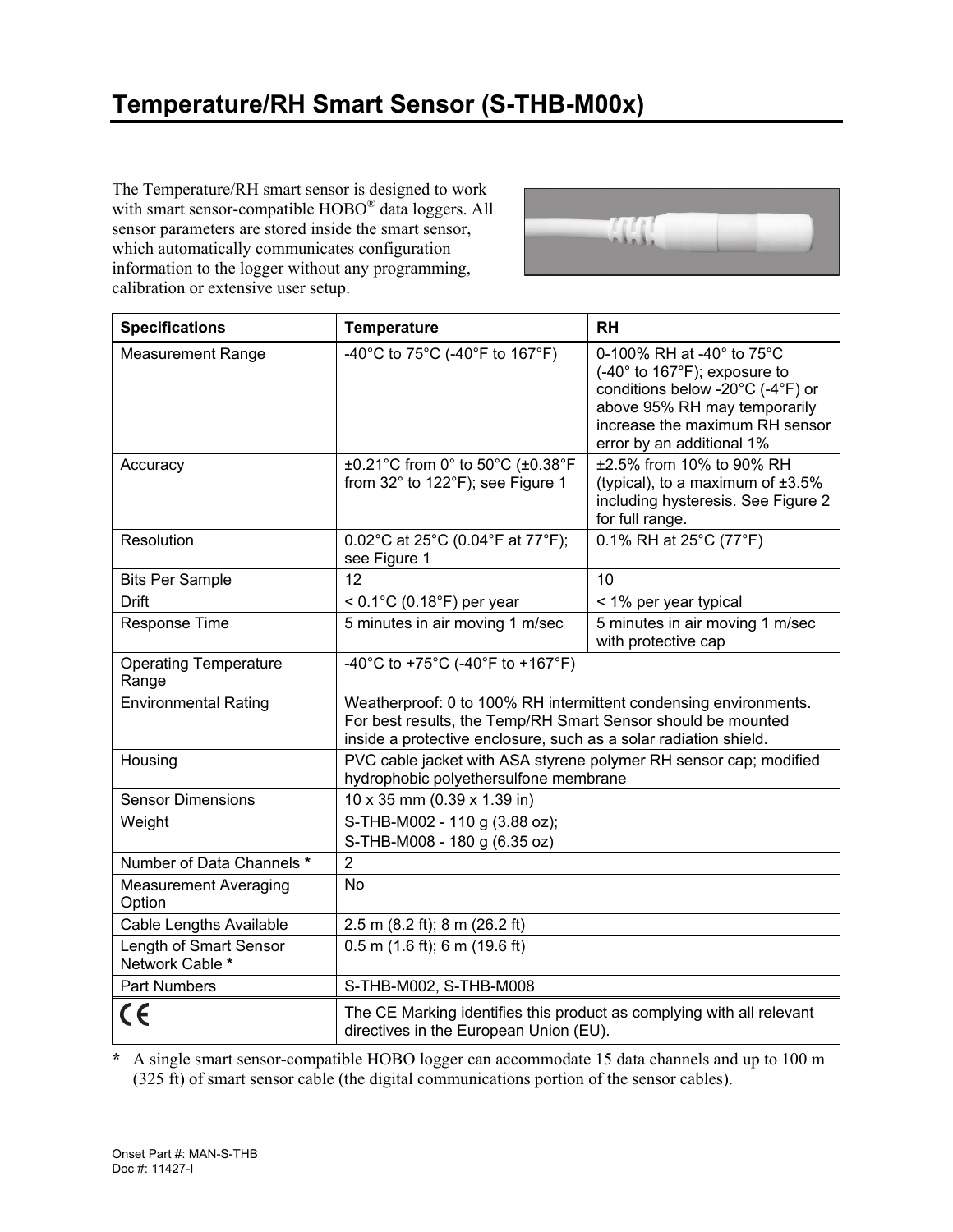

Figure 1: Temperature Accuracy and Resolution

## **Inside this Package**

• Temp/RH Smart Sensor

# **Mounting**

#### **Accessories**

Solar Radiation Shield (part # M-RSA or RS3) Replacement RH Sensor (part # HUM-RHPCB-2)

### **Typical Mounting**

• Solar Radiation Shield: Use the washer and screw (included with the M-RSA radiation shield) or cable clamps (included with the RS3 radiation shield) to secure the smart sensor in the radiation shield as shown in Figures 3 and 4.





Figure 2: Relative Humidity Accuracy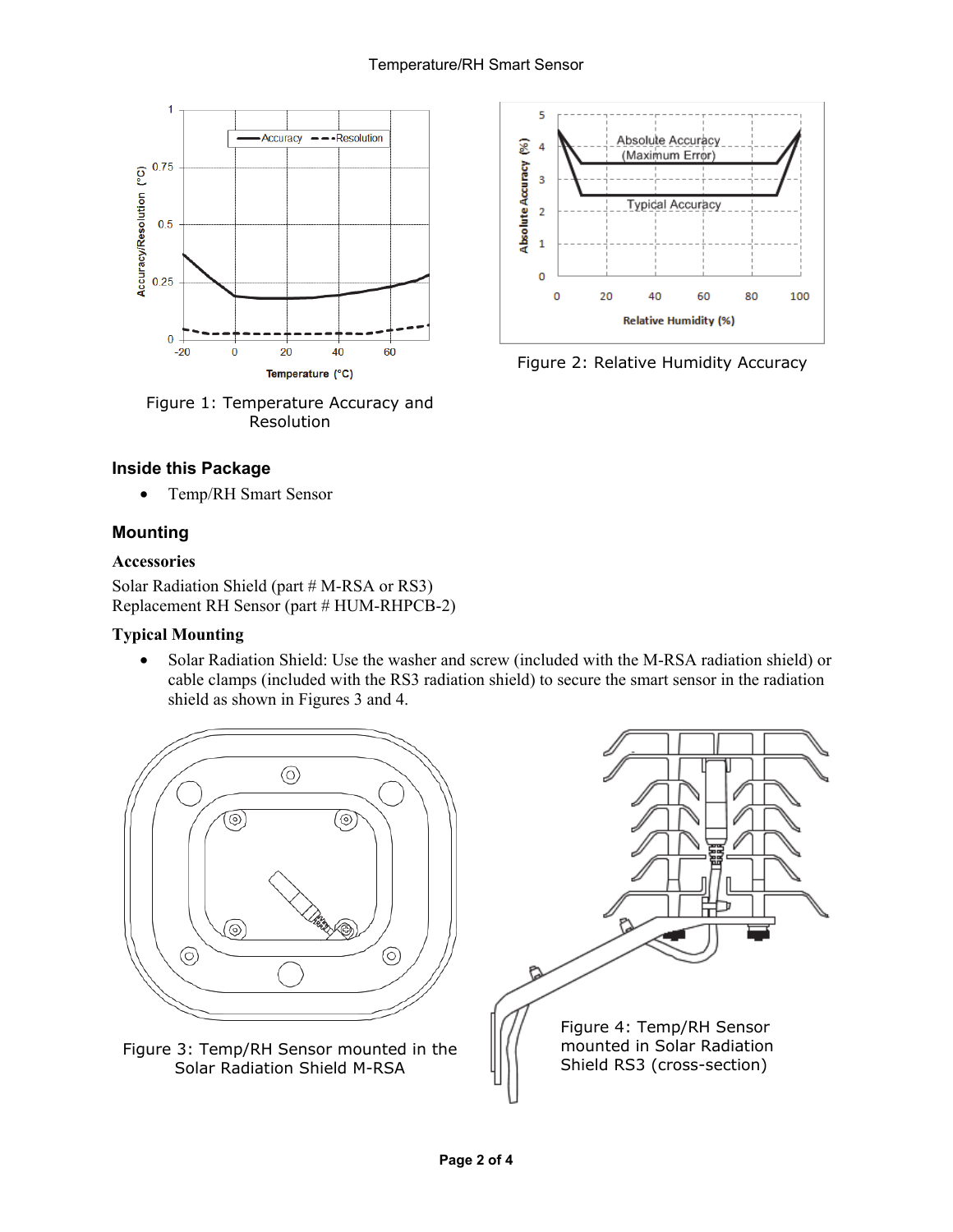#### **Mounting Considerations**

- A solar radiation shield is strongly recommended when measuring air temperature in direct sunlight. Solar radiation can be a significant source of error in the temperature and RH readings.
- When mounting the probe, care should be taken to thermally isolate the sensor from the mounting surface to ensure accurate air temperature and humidity readings. The probe's temperature sensor is at the end of the cable, just below the cup.
- It is recommended that the probe be protected from direct exposure to the weather. This will prolong the sensors' accuracy.
- If you are running sensor cables along the ground, it is recommended that you use conduit to protect against animals, lawn mowers, exposure to chemicals, and so on.
- To provide long-term protection from moisture entry, the smart sensor adapter must be mounted horizontally and with the cable wires routed with drip loops so that water drains away from the cable entry point as shown in the example below. When mounted properly, the housing is weatherproof (but not waterproof).



• Refer to the logger user's guide for more information regarding setting up complete stations.

# **Connecting**

To use the sensor with the smart sensor-compatible HOBO logger, stop the logger and insert the modular jack into an available port. If a port is not available, use a 1-to-2 adapter (Onset Part # S-ADAPT). The next time you launch the logger, it will automatically detect the new sensor. Note that the logger supports a maximum of 15 data channels. Use the software to launch the logger and verify the sensor is functioning correctly. See the logger user's guide for more details about connecting HOBO smart sensors to loggers.

# **Replacing the RH sensor**

The RH sensor is protected by an ASA styrene polymer cap and a modified hydrophobic polyethersulfone fluid barrier membrane that allows vapor to penetrate while protecting the sensor from condensation. RH sensor performance may degrade over time. To replace the RH sensor, take the following steps:

- 1. Remove the tape fastening the sensor cap to the receptacle. Discard the tape.
- 2. Grasp the cap and membrane and pull firmly to remove them. Discard them.